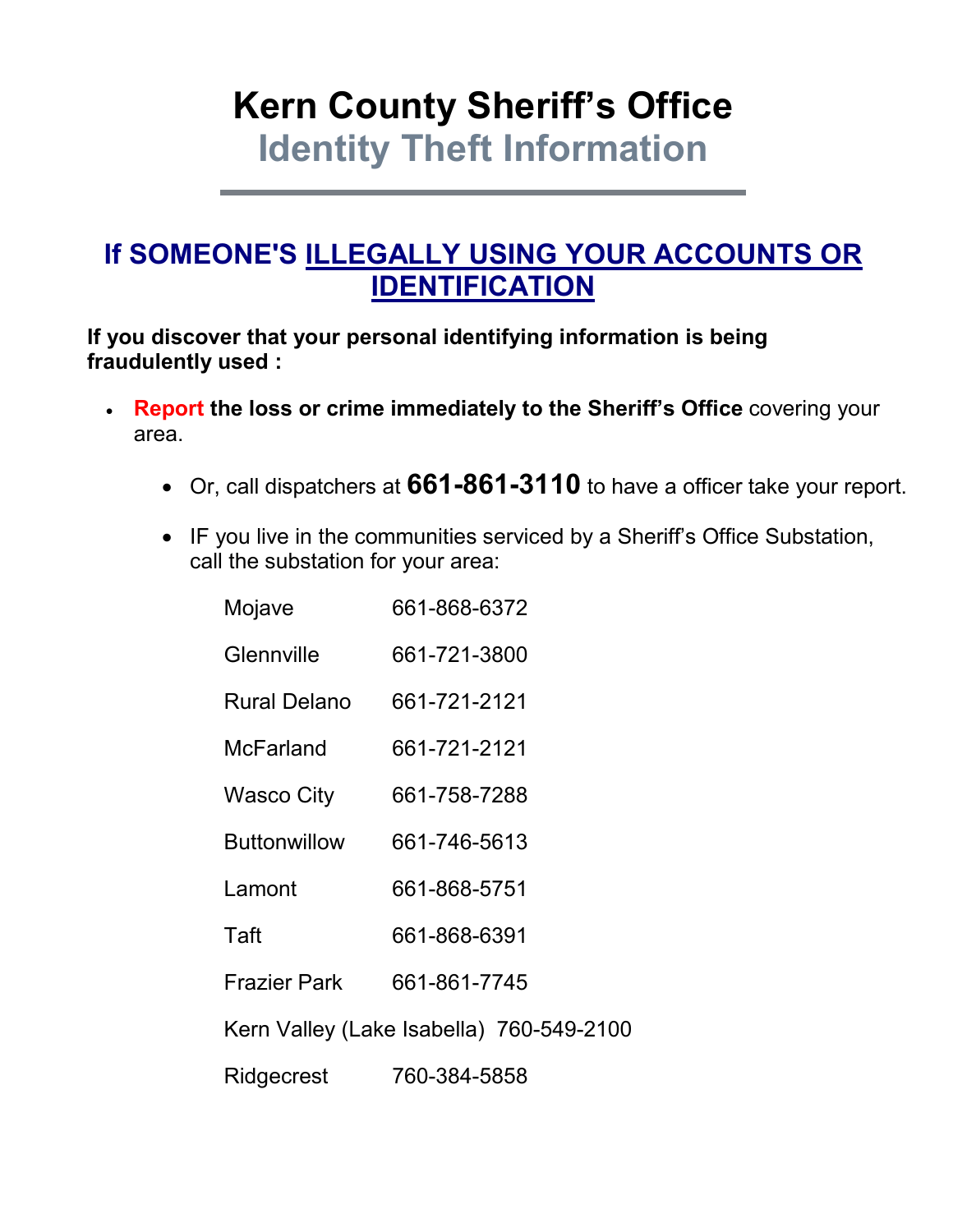| Walker Basin | 661-867-3006 |
|--------------|--------------|
| Boron        | 760-762-6666 |
| Mojave       | 661-868-6372 |
| Rosamond     | 661-256-9700 |
| Tehachapi    | 661-823-6060 |

To investigate the crime the Sheriff's Office must receive **documentary evidence** of the crime. This evidence is **obtained/requested by you** from the business where your personal information was illegally used. You must insure the Sheriff's Office obtains the documents before a investigation can start.

- **Call all your credit card issuers.** Get replacement cards with **new** account numbers. Ask that the old accounts be processed as "Account closed at consumer's request."
- **Notify your bank(s) of the loss/theft. Cancel** your accounts and obtain new account numbers.
- **Report Identity Theft to the Federal Trade Commission at**  ic3.gov/complaint
- If you have had **checks stolen or bank accounts set up fraudulently**, report that to:

**International Check Services**: 1-800-526-5380

**TeleCheck**: 1-800-710-9898

**Equifax**: 1-800-437-5120

**CheckRite**: 1-800-766-2748

**SCAN**: 1-800-262-7771

**CrossCheck** 800- 552-1900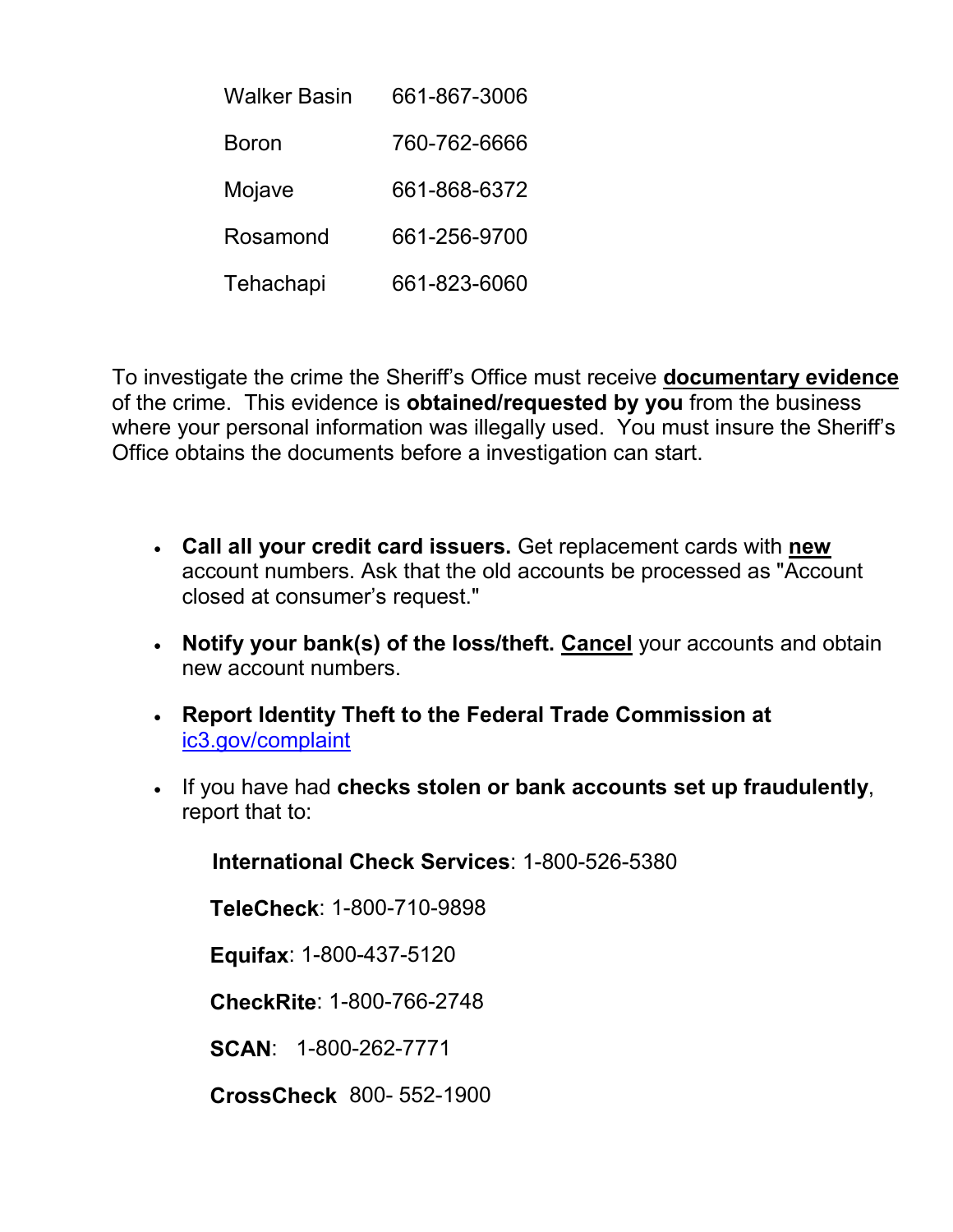**ChexSystems** 800- 428-9623

**National Processing Co.** 800- 526-5380

**National Check Fraud Service** 843-571-2143

- If you use an **ATM card** for banking services, get a new card, account number and password.
- **Call the fraud units of the three credit reporting companies.** Report the theft of your credit cards or numbers. Ask that your accounts be flagged. Also, add a victim's statement to your request (e.g., "My ID has been used to apply for credit fraudulently. Contact me at 123-456-7891 to verify all applications.")

**EQUIFAX** www.equifax.com

•

Report fraud 1-800-525-6285

Order copy of report PO Box 740241, Atlanta GA 30374; or call 1-800-685-1111

#### **EXPERIAN** www.experian.com

Report fraud 1-888-397-3742 FAX 1-800-301-7196

Order copy of report Experian Consumer Fraud Assistance;

PO Box 1017, Allen TX 75013-0949

#### **TRANS UNION** www.transunion.com

Report fraud 1-800-680-7289

Order copy of report PO Box 390, Springfield PA 19064; or call 1-800-916-8800

If your credit card is **used fraudulently on the Internet**, follow the same guidelines you would for any credit card theft.